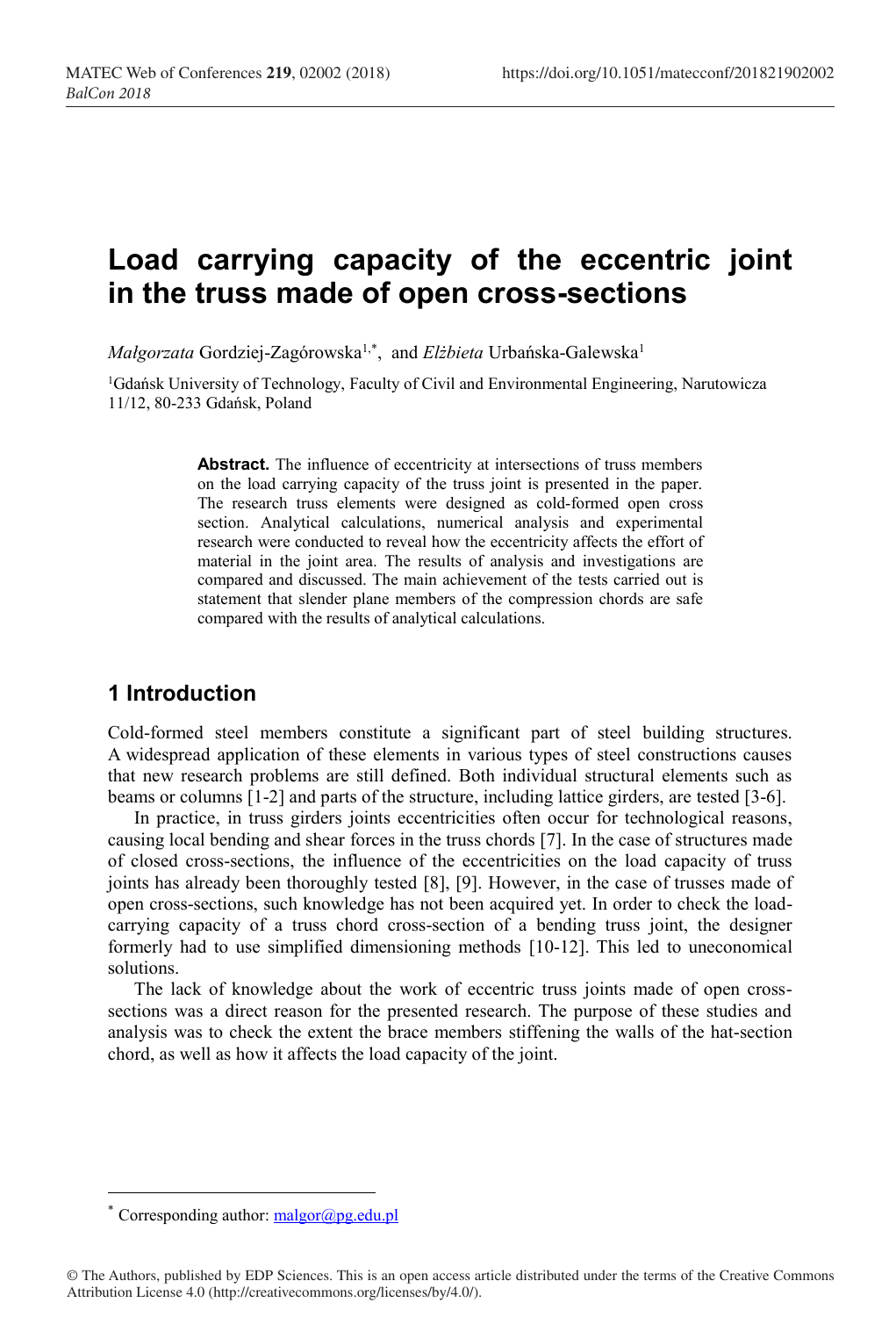## **2 Scope of the work**

In order to study the above mentioned problem, analytical and numerical calculations as well as experimental research of the truss segment made of cold-formed open cross-section profiles were carried out. The chords were designed from the hat-section H 39/117/106/117/39x2, and the brace members of channel-section C 17/75/100/75/17x2 (Fig. 1b, c). The assumed sections were made of galvanized steel S350GD with zinc surface Z275MA. The geometry of the research model used for testing is shown in Figure 1. The joint with the eccentricity of  $e = 103.92$  mm located in the compressed chord was taken for the analysis, because only the walls of the compression elements may lose local stability.



**Fig. 1.** a) research model; dimensions of profiles used in experimental research for: b) chords, c) brace members.

The research model was loaded with two concentrated forces *H* and *P*. The force *H*  caused the compression of the bottom chord. The force *P* caused local bending of the bottom chord in the joint area through the natural forces distribution in the eccentric joint.

In addition, the scope of analytical and numerical calculations has been extended by wall thickness values equal to: 1 mm, 1.5 mm and 4 mm. A summary of performed types of analyses is presented in Table 1.

Due to the use of the same model geometry as well as the load history in analytical and numerical analyses, it was possible to compare the results of calculations.

|                                                         |                  | analytical | experimental | numerical |
|---------------------------------------------------------|------------------|------------|--------------|-----------|
| <b>Wall thickness</b><br>(C-section and<br>hat-section) | $1.0 \text{ mm}$ | X          |              | X         |
|                                                         | $1.5 \text{ mm}$ | X          |              | X         |
|                                                         | $2.0 \text{ mm}$ | X          | X            | X         |
|                                                         | $4.0 \text{ mm}$ |            |              | x         |

Table 1. Types of carried out analyses for the eccentricity e=103.92 mm.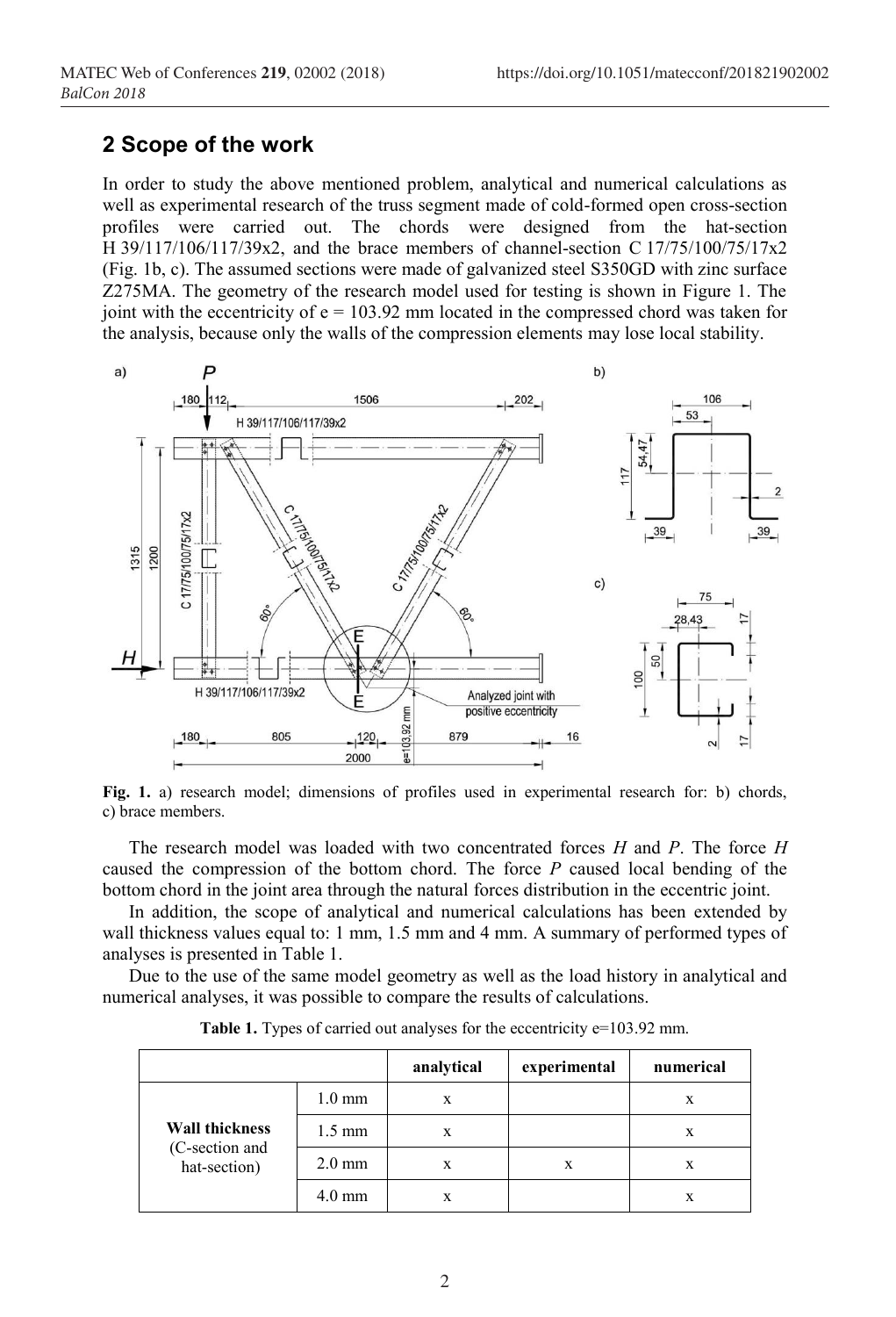#### **3 Analytical calculation**

In engineering practice, dimensioning of truss chords made of cold-formed open crosssections profiles, with positive eccentricities at intersections is carried out using the formulas specified in the standards [10]–[13]. In the considered case, the truss chord is divided into several members connected at the intersection points with the brace members, as shown in Figure 2.



**Fig. 2.** a) Static scheme of the analysed truss along with the numbering of the analysed members of the compression chord, b) the graph of bending moments on the compression chord.

The values of internal forces can be determined in each chord member, for example by means of commercial computer programs. In the analysed case due to the existing positive eccentricity, apart from normal forces, shear forces and bending moments in the member No. 2 occur. Considering the forces occurring in all the members of the compression chord  $(No. 1\div 3)$ , the effort of material at the particular cross-sections was calculated based on the elastic verification in accordance with equation (1) [11].

$$
\frac{N_{Ed}}{N_{c,Rd}} + \frac{M_{y,Ed} + \Delta M_{y,Ed}}{M_{cy,Rd,com}} \le 1,0
$$
\n<sup>(1)</sup>

where:

| ${\rm N}_{\rm Ed}$    | compression force,                                                                              |
|-----------------------|-------------------------------------------------------------------------------------------------|
| $\rm M_{v\,Ed}$       | bending moment (resulting from the eccentricity at the joint),                                  |
| $\Delta M_{\rm v,Ed}$ | additional moment due to the movement of the centre of gravity of the<br>section (for class 4). |
| $\rm N_{c\,Rd}$       | design resistance of the compressed cross-section,                                              |
| $M_{\rm{cy,Rd,com}}$  | effective design resistance for bending.                                                        |

The effort of material at the cross-section of the bent and compressed member No. 2 (in the middle of the joint) is always greater than the material effort at members No. 1 and No. 3. This is related to the occurrence of shear forces and bending moments (consequence of the positive eccentricity). Therefore, it is logical that in the design situation exceeding of the joint resistance is a signal for the constructor to increase the cross-section of an entire chord or make strengthening covers in the joint area, as presented in [14].

Figure 3 shows a plot of the effort of material at the cross-section E-E (Fig. 1a) developed on the basis of calculation results (equation (1)) of joint with eccentricity e=103.92 mm for all analysed wall thicknesses: 1 mm, 1.5 mm, 2 mm and 4 mm. According to the classification included in the standard [8], sections with wall thickness of 1 mm, 1.5 mm and 2 mm are class 4 sections and a 4 mm - class 2 section. Figure 3 shows a significant decrease in the joint resistance of class 4 sections in terms of class 2 section.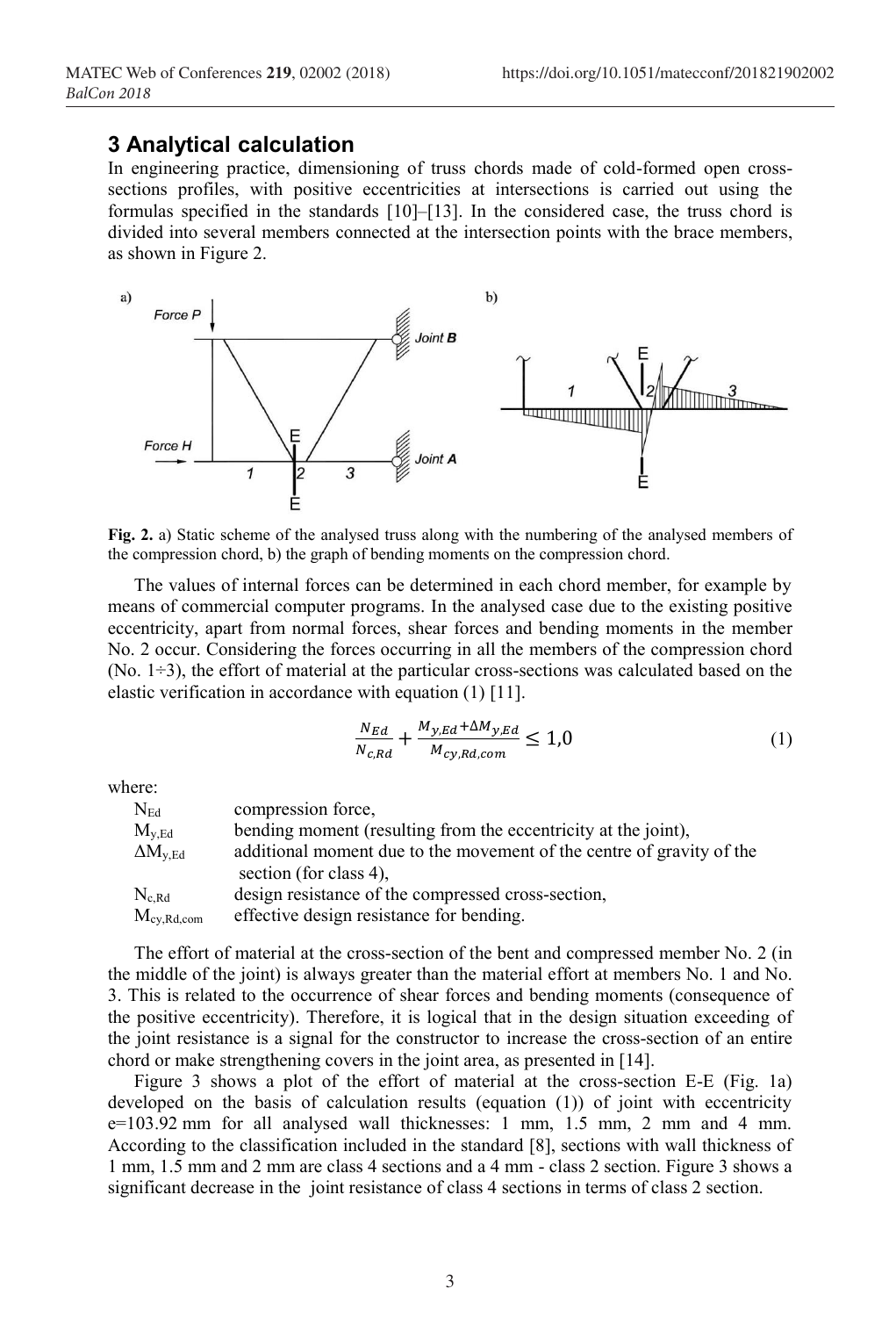

**Fig. 3.** Diagram of the relationship of the effort of material at cross-section E-E in dependence on the applied load, determined on the basis of analytical, elastic calculations.

## **4 Experimental research**

Experimental research of the load capacity of a truss joint with the eccentricity e=103.92 mm was conducted on truss girder models in 1:1 scale (Fig. 1). The destructive tests of 5 similar truss models were performed.

A detailed description of the course of the experimental tests is presented in [7].

The purpose of the test was to determine the deformation forms and strains of the hatsection in the joint area, thus the investigations were carried out to register the strains in several measurement cross-sections, including the place of maximum bending moment (E-E section - Fig. 1a).

During the destructive tests local instability of hat-section in the E-E cross-section was observed in the all research models.

The origin of local instability of the walls of the hat-section in the E-E cross-section was defined as the critical state of the cross-section. When the critical load had been reached, the structure worked at its postcritical state, until it reached the limit state. In the analysed joint area, the onset of yield stress of the hat-section corners was identified as the ultimate limit state (see Figure 4).



material yielding at the hat-section corners

**Fig. 4.** Material yielding at the hat-section corners in the analysed joint area.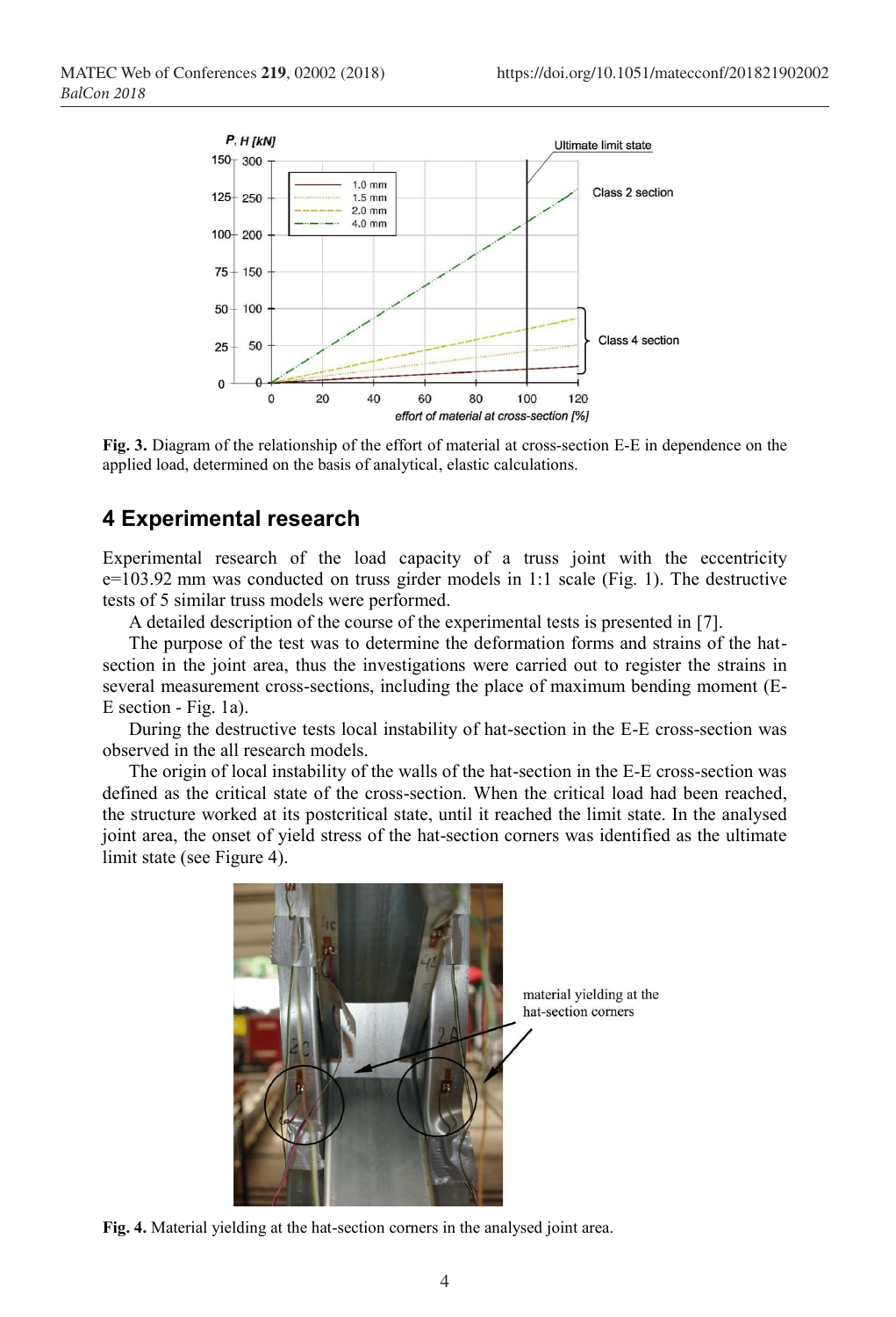Based on the destructive tests of the five research models (M2 - M6), the critical load values were obtained as a combination of forces: *P* and the corresponding force *H*, summarized in table 2. The standard deviation of the critical load was calculated for models M2 to M5. The results obtained from the M6 model were neglected due to significant differences in the recorded strains at the measurement cross-sections. The M1 model was used to test the research station.

| Research<br>model<br>number | Force<br>$P$ [kN] | Average<br>$P_{av}$ [kN] | <b>Standard</b><br>deviation<br>$SP[-]$ | Force<br>$H_{\text{odp}}$ [kN] | Average<br>$H_{cor,av}$ [kN] | <b>Standard</b><br>deviation<br>$SH$ [-] |
|-----------------------------|-------------------|--------------------------|-----------------------------------------|--------------------------------|------------------------------|------------------------------------------|
| $\mathbf{M2}$               | 8.5               | 6.98                     | 1.5                                     | 96                             | 91.75                        | 4.4                                      |
| M <sub>3</sub>              | 7.7               |                          |                                         | 89                             |                              |                                          |
| $\mathbf{M}4$               | 5.0               |                          |                                         | 95                             |                              |                                          |
| M5                          | 6.7               |                          |                                         | 87                             |                              |                                          |
| M6                          | 5.0               |                          | -                                       | 106                            |                              |                                          |

**Table 2.** Combination of forces *P* i *Hcor* corresponding to the critical load of the hat-section.

The aim of the experimental research, apart from obtaining the information about the work of the truss segment with the positive eccentricity in the joint, was also the validation of the computational model. Therefore, the obtained results in the form of a register of strains and displacements of the model as well as deformations of the joint constituted the basis for the validation of the numerical model.

#### **5 Numerical analysis**

The numerical model of the truss segment was made in the MSC Marc program using the finite element method - FEM. Figure 5 shows the geometry of the numerical model. Numerical research has been divided into two stages:

- Stage I validation of the calculation model,
- Stage II numerical analysis.



**Fig. 5.** Numerical model: a) truss structure, b) detail of the bolted connection [15].

The validation of the numerical model was carried out to check out if whether the numerical model correctly describes the real behaviour of the structure [15]. It was possible because of the data obtained from experimental research. When the validation of the computational model was completed, appropriate numerical analyses were started. In these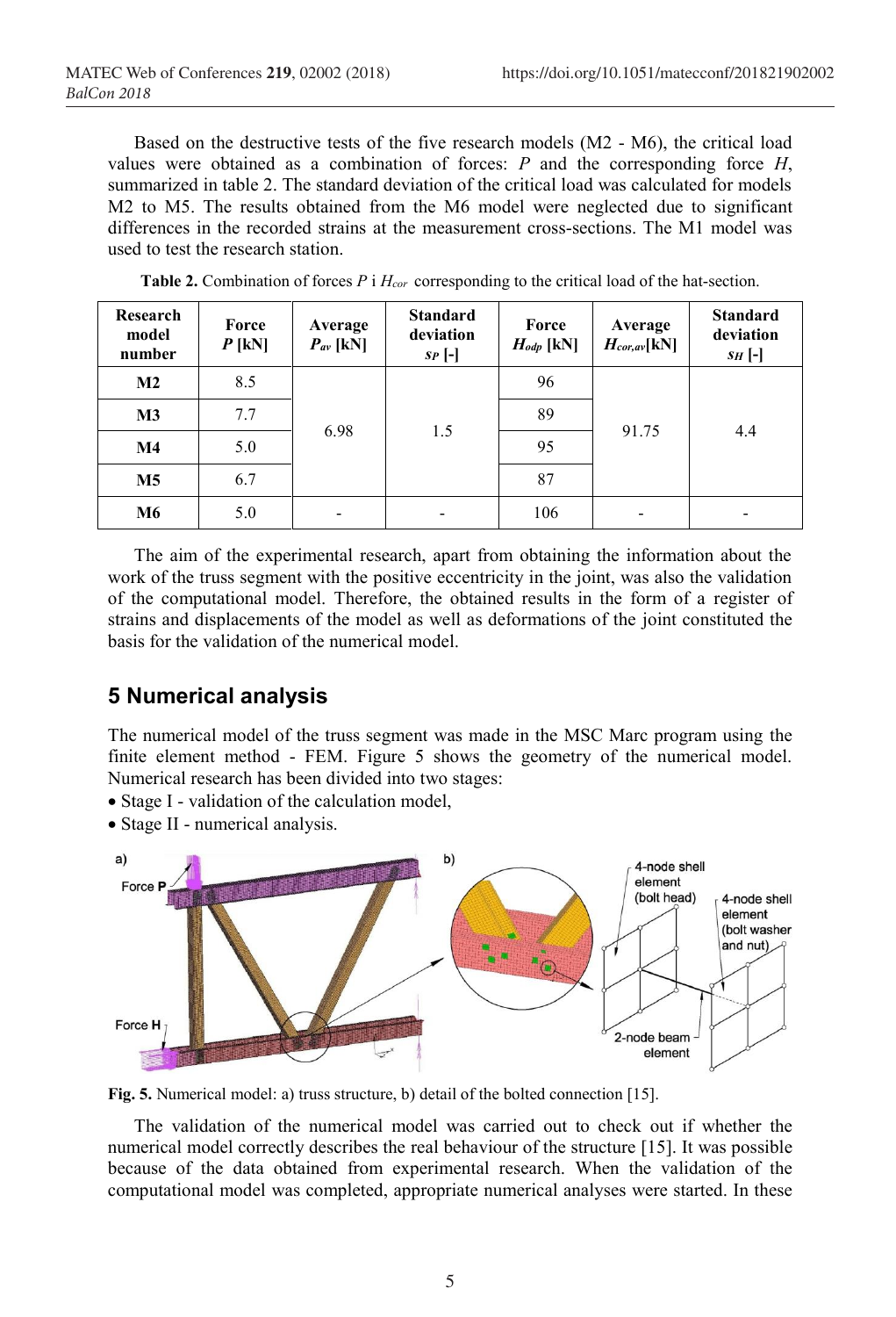analyses, the wall thickness values of the research models members were taken separately, similarly to the case of analytical calculations (point 3).

In order to numerically model the cold-formed members the 4-node shell elements were applied, the 2-node beam elements were applied for the bolt model. The developed bolted connection model consisted of the 2-node beam element imitating the bolt shank and two stiff areas consisted of four 4-node elements, imitating the bolt head on one side (on the web of the hat-section) and a washer with a nut on the other (as a part of the channel section flange). The rigid areas were modelled by thickened four 4-node shell elements (Figure 5b). The bolted connection models were taken at the locations of real bolts in order to obtain the point connection of the channel brace members and hat-section chord.

The research model was loaded with two forces: the force *H* and the force *P* in a ratio of 2:1, similarly as in the experimental research.

Figure 6 a-d, presents the deformations of the research model corresponding to the state of failure for all considered variants of models. Two cross-sections were analysed:

- E-E located at the place of maximum bending moment of the analysed joint,
- M-M defined as the cross-section in which the greatest deformations occurred (place of destruction – Figure 6 a-d).



**Fig. 6**. Position of the M-M cross-section at research models with the wall thicknesses: a) 1 mm, b) 1.5 m, c) 2.0 mm, d) of 4.0 mm, e) shape of stiffened web zones of the hat-section chord.

Based on numerical analyses, the critical and ultimate load values summarized in Table 3 were obtained. Critical load was obtained on the basis of linear elastic bifurcation analysis (LBA), the limit load on the basis of geometric and material nonlinear analysis (GMNA).

In the case of profiles with a wall thickness of 1 mm and 1.5 mm, an increase in the critical load value due to the ultimate load value is observable. In the case of profiles with a wall thickness of 4 mm, the value of critical load corresponds to the global buckling form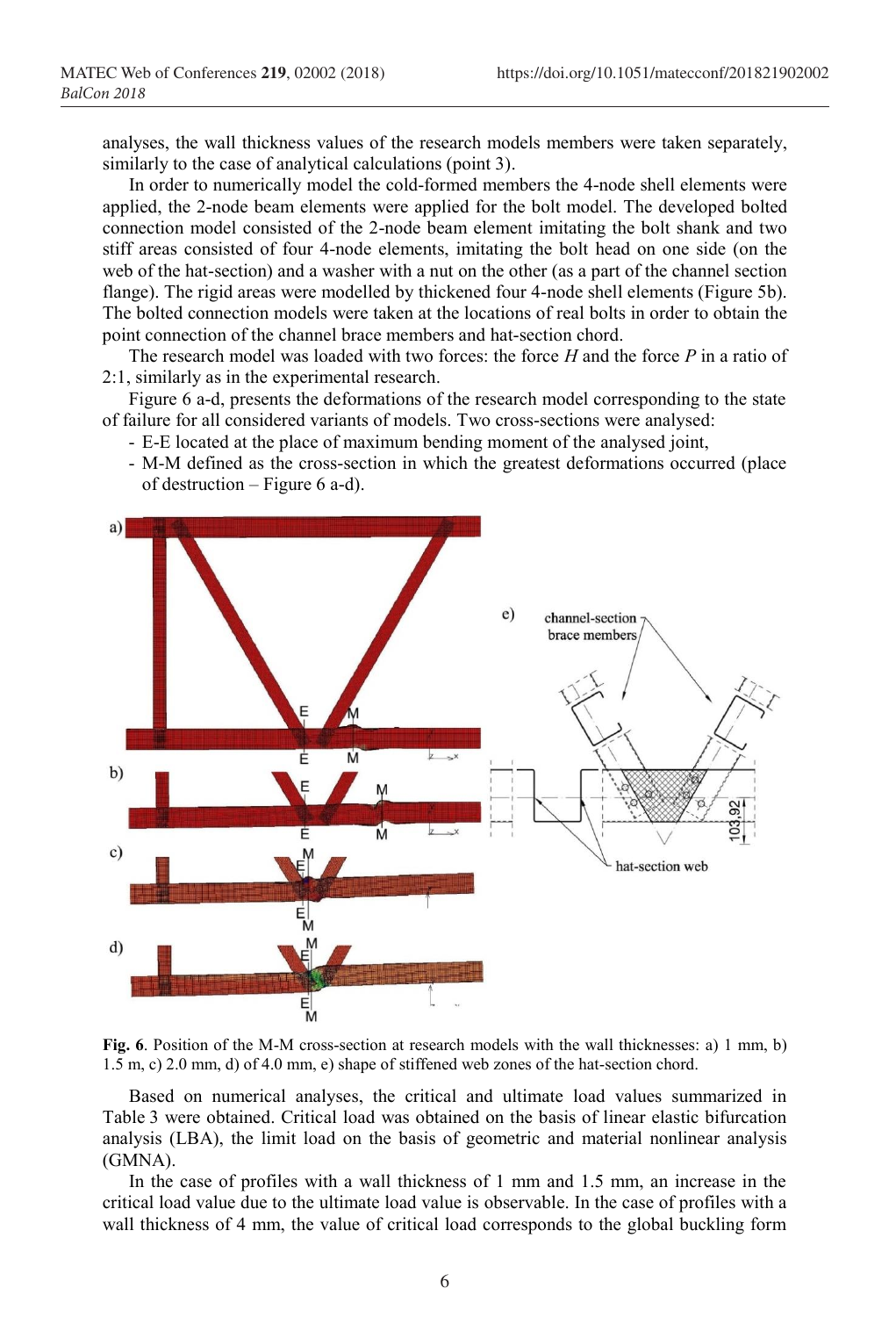and is larger than the ultimate load, what is consistent with the limit load theory of compressed members. However, in the case of a 2 mm thick section, although it meets the standard [10] class 4 criteria and according to this classification should be subjected to the theory of postcritical plate resistance, however the critical load is greater than the ultimate load. Therefore, at this stage of the research it was concluded that the results for the 2 mm thick section are not unambiguous. In the future, a more detailed numerical model of the node is planned.

|                     | <b>Critical load</b><br>(based on the LBA analysis) |               | (based on the GMNA analysis) | <b>Ultimate Load</b> | <b>Load</b> increase |         |
|---------------------|-----------------------------------------------------|---------------|------------------------------|----------------------|----------------------|---------|
| Wall<br>thicknesses | $P_{cr}$ [kN]                                       | $H_{cr}$ [kN] | $P_u$ [kN]                   | $H_u$ [kN]           | $P[\%]$              | $H[\%]$ |
| $1.0 \text{ mm}$    | 7.62                                                | 15.22         | 16.2                         | 32.33                | 112.6                | 112.4   |
| $1.5 \text{ mm}$    | 24.87                                               | 49.69         | 32.69                        | 65.23                | 31.5                 | 31.3    |
| $2.0 \text{ mm}$    | 58.14                                               | 116.17        | 55.62                        | 111.23               | $-4.3$               | $-4.3$  |
| $4.0 \text{ mm}$    | 306.38                                              | 612.60        | 133.13                       | 265.71               | $-56.5$              | $-56.6$ |

|  |  | <b>Table 3.</b> Comparison of critical and ultimate load values for all analysed variants. |  |
|--|--|--------------------------------------------------------------------------------------------|--|
|  |  |                                                                                            |  |

# **6 Comparison of results**

Comparing the analytical calculations with the results of numerical analysis, it can be observed that the value of the ultimate load determined numerically (*Xnum*) is higher than the value of the truss design load  $(X_{an})$  (Table 4) in all variants. It should be noted that at this stage of research, imperfections have not been yet included in numerical analysis, however, affecting on the increase of the result values.

**Table 4.** Comparison of limit load values determined on the basis of analytical calculations and numerical analysis.

|                     | analytical calculations<br>$X_{an}$ |            | numerical analysis<br>$X_{num}$ |            | <b>Relative ratio</b><br>$(X_{num}-X_{an})/X_{an}$ |         |
|---------------------|-------------------------------------|------------|---------------------------------|------------|----------------------------------------------------|---------|
| Wall<br>thicknesses | $P_u$ [kN]                          | $H_u$ [kN] | $P_u$ [kN]                      | $H_u$ [kN] | $P[\%]$                                            | $H[\%]$ |
| $1.0 \text{ mm}$    | 9.1                                 | 18.3       | 16.2                            | 32.33      | 78                                                 | 78      |
| $1.5 \text{ mm}$    | 21.4                                | 42.7       | 32.69                           | 65.23      | 53                                                 | 53      |
| $2.0 \text{ mm}$    | 37.0                                | 74.0       | 55.62                           | 111.23     | 50                                                 | 50      |
| $4.0 \text{ mm}$    | 112.2                               | 224.5      | 133.13                          | 265.71     | 19                                                 | 19      |

The increase of ultimate resistance determined numerically in relation to the values obtained by analytical methods is particularly large at class 4 sections. It confirms their high imperfection sensitivity.

The most important result of the numerical analysis was that in the cases of 1 mm and 1,5 mm walls thickness, considering local stiffening of the hat-section webs through the channel-section walls (Fig. 6 e), the failure (M-M section - Figure 6 a-d) of the compression chord occurs beyond the analysed joint, while the approximate analytical calculations show that the cross-section at the joint is a critical one (regardless of the thickness of the profile walls).